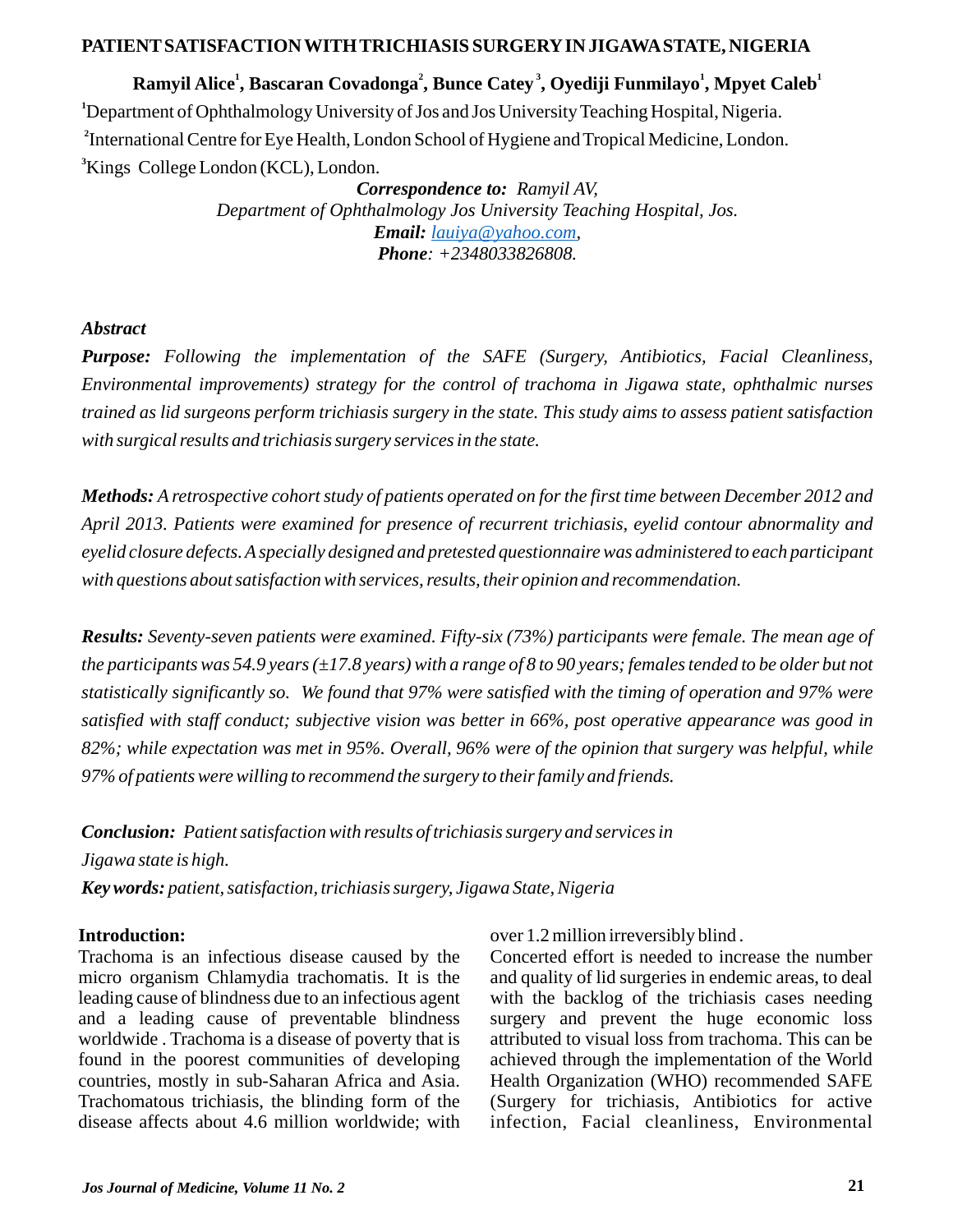improvements) strategy for control of trachoma .

**Trichiasis and its management:** Trichiasis causes corneal opacification and irreversible blindness. It develops as a result of chronic and recurrent infection with resultant conjunctival scarring and entropion. It presents with symptoms such as pain, tearing, foreign body and pricking sensation, poor vision; and in severe cases phthisis bulbi. The WHO has recommended the Bilamellar Tarsal Rotation Surgery (BLTR) or alternatively the Posterior Lamellar Tarsal Rotation (PLTR) as the surgery of choice in trachoma control programmes. It also recommends the surgeries to be carried out in communities by non-ophthalmologists, in order to increase the reach and uptake of these surgeries especially in resource-poor settings .

Very few studies have evaluated the patients' satisfaction which hitherto can influence their attitude and that of others around them to either take up or reject trichiasis surgery . Poor outcomes, for example recurrence of trichiasis or unsatisfactory cosmesis (eyelid contour abnormalities and eyelid closure defects), could deter patients from accepting surgery.

**Rationale:** Jigawa is one of the states with high prevalence of trachoma in Nigeria. A populationbased survey conducted showed a trachoma prevalence of **22.3%** in the state, with a correspondingly high prevalence of the blinding forms trachomatous trichiasis (TT; **5%**) and corneal opacity (CO; **2.5%**), in the age group 15 years and above. Since 2007, records show over 22,000 lid surgeries have been carried out by Ophthalmic Nurses trained as lid surgeons in Jigawa state. However, the outcome of these surgeries is unknown and patients' perception of the outcomes and their surgical experiences have not been evaluated. This study was done to determine the outcome of trachoma lid surgery, assess the lid surgery workforce, and to assess patient satisfaction after trichiasis surgery in Jigawa state. This article presents the findings of the patient satisfaction component of the study.

# **Materials and Methods:**

This was a retrospective cohort study of patients who had lid surgery for trichiasis between December 2012 and April 2013.

**Study Area**: Four zones in the state as shown in Figure 1 were included in the study. These zones were purposefully selected based on the location of the most active surgeons and their catchment areas. Study participants were subsequently grouped according to this zoning system. The state capital was excluded based on the fact that it is an urban settlement, and most of the patients accessing lid surgery in that zone come from neighbouring states, hence were likely to be unreachable for assessment during the study, due to distance.

# **Inclusion criteria**

1. Only patients who had surgery between December 2012 and April 2013 (3 to 6 months before the commencement of the field work) were included.

2. Only eyes that have been operated upon for the first time (primary surgeries) within the study period were included.

3. For patients whose both eyes were operated upon at different times but within the study period, the eye with the worse outcome as judged by the examiner was to be included in the patient satisfaction questionnaire to reduce the chances of a bad outcome or experience being masked by that of a good outcome/experience. However, all patients encountered in this study who had bilateral surgery, had both eyes operated upon on the same day, therefore they were assumed to have had the same experience for both eyes, and as such these patients were asked of their satisfaction with results of both eyes.

# **Exclusion criteria**

1. **Patients who were operated upon outside the study period:** Patients operated less than 3 months before commencement of field work were excluded to allow for early effects of inflammation postoperation to subside.

Patients operated upon more than six months before the study commenced were excluded to enhance recall of the patients' surgical experiences.

2. **Eyes with repeat surgery:** These were excluded as they were thought to be more prone to higher rates of recurrence and other poor outcomes. In addition the patients' view of their treatment is likely to be influenced by their previous experience. Data collection and study protocol are as documented in an earlier publication. Participants were sorted according to the flowchart in figure 2.

Each participant included in the study was examined and administered the satisfaction questionnaire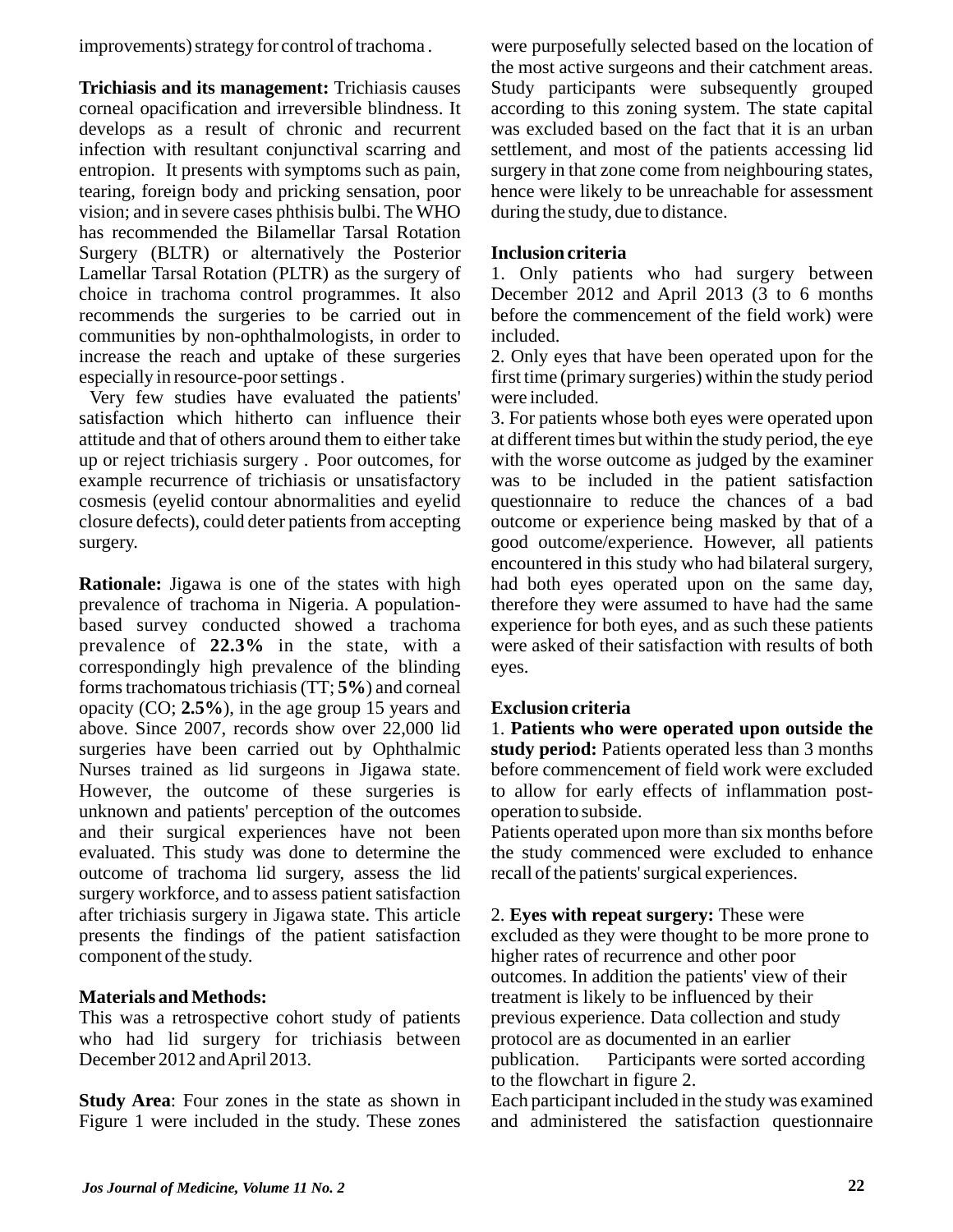individually in a secure secluded place to avoid others influencing their responses.

The semi-structured questionnaire designed for the purpose of the study is based on a similar study carried out in the Gambia and was researcheradministered.

The questionnaire was pretested on 10 post trichiasis surgery patients who were not included in the study. Participants were asked about their pre, intra and post operative experience, their satisfaction with the outcome of the surgery, the services provided, and conduct of the eye care staff who attended to them during their treatment. Also included was their source of information, opinion and recommendations about the service.

### **Ethical Considerations**:

Ethical Approval was obtained from the London School of Hygiene and Tropical Medicine (LSHTM ethics ref: 012-282) and the Operational Research Committee of the Jigawa State Ministry of Health (MOH/SEC/ 3/S/385/1/111).

Informed consent was obtained from each participant as evidenced by signing or thumbprinting.

**Data Management and analysis:** All data was double-entered into a pre-coded Microsoft Access database with consistency checks. All data entry was done by the Ophthalmologist on a pro-rata basis.

Participants were identified by their unique Study identification numbers.

Data analysis was done using STATA version 12.1 statistical software. Fisher's exact test was used to assess the significance of associations between categorical variables. The significance of observed differences in continuous variables was assessed using 2-sample T-tests (if data appeared symmetric) and Rank-Sum tests (if asymmetry suggesting nonnormality was detected).

# **Results:**

Atotal of 77 participants were included in the study, with 56 (73%) of the participants being female. The mean age of the participants was 54.9 years  $(\pm 17.8)$ years) with a range of 8 to 90 years; females tended to be older (mean age of  $57.9 \pm 17.7$  years) than males (mean age  $49.4 \pm 16.7$  years), the difference was however not statistically significant  $(X^2)$  $p=0.04$ ).

A total of 133 eyes of 77 participants were included in the study and examined; 23 eyes had recurrent TT with the overall incidence of 17.3% (95% CI 11.3% - 24.8%).

**Satisfaction with Service**: Duration of symptoms preoperatively was more than one year in 64 (83%) and less than one year in the rest of the participants  $(n=13)$ . All patients were operated upon within one month of their diagnosis except four (5 %) who had to wait longer. All but two participants were satisfied with the timing of their operation, one of whom had to wait for six months before being operated upon. The sources of information about trichiasis surgery services were eye care personnel/hospital staff (33%), family and friends (35%), mass media (22%), and others included community leaders and local politicians (10%).

All but two participants thought eye care personnel exhibited good conduct (75; 97%).

Surgery was free for 55 (71%) and paid for 22 (29%) persons. The amount paid per eye ranged from NGN 750 – 2,000 (USD 4.6-12.4; at USD1=NGN 160), however two patients were not sure how much was paid for their surgeries. Paticipants' (both paying and non-paying patients) opinion of amount charged was Cheap (71%), Adequate (26%) and Expensive  $(3\%)$ .

When asked to estimate how much the operation was worth in monetary terms and how much they thought should be charged as fee per eye, 54 (77%) of the 74 respondents suggested an amount between NGN 1,000 – 20,000 (USD 6.2-123.7) with none of the paying patients suggesting it should be free, while seven of the free patients still wanted it to remain free as shown in figure 3. There was no evidence of a difference in the price willing to pay between participants who had paid and those who had free surgery.

The reasons for suggesting the said amount were the surgery being worth it (42; 57%) and affordable price (32; 43%).

**Intra-operative experience:** Only 17 (22%) participants experienced peri-operative pain, 13 were females. The pain was mild in 59% (10), moderate in 35% (6) and severe in only 6% (1) of cases. Severity was worse in females. Other selfreported complications such as severe bleeding, wound gape and fleshy Growth were reported more by females, though the difference in frequency of these self reported complications was not statistically significant between males and females.

#### **Satisfaction with results:**

**Vision**: Compared to pre-operative vision,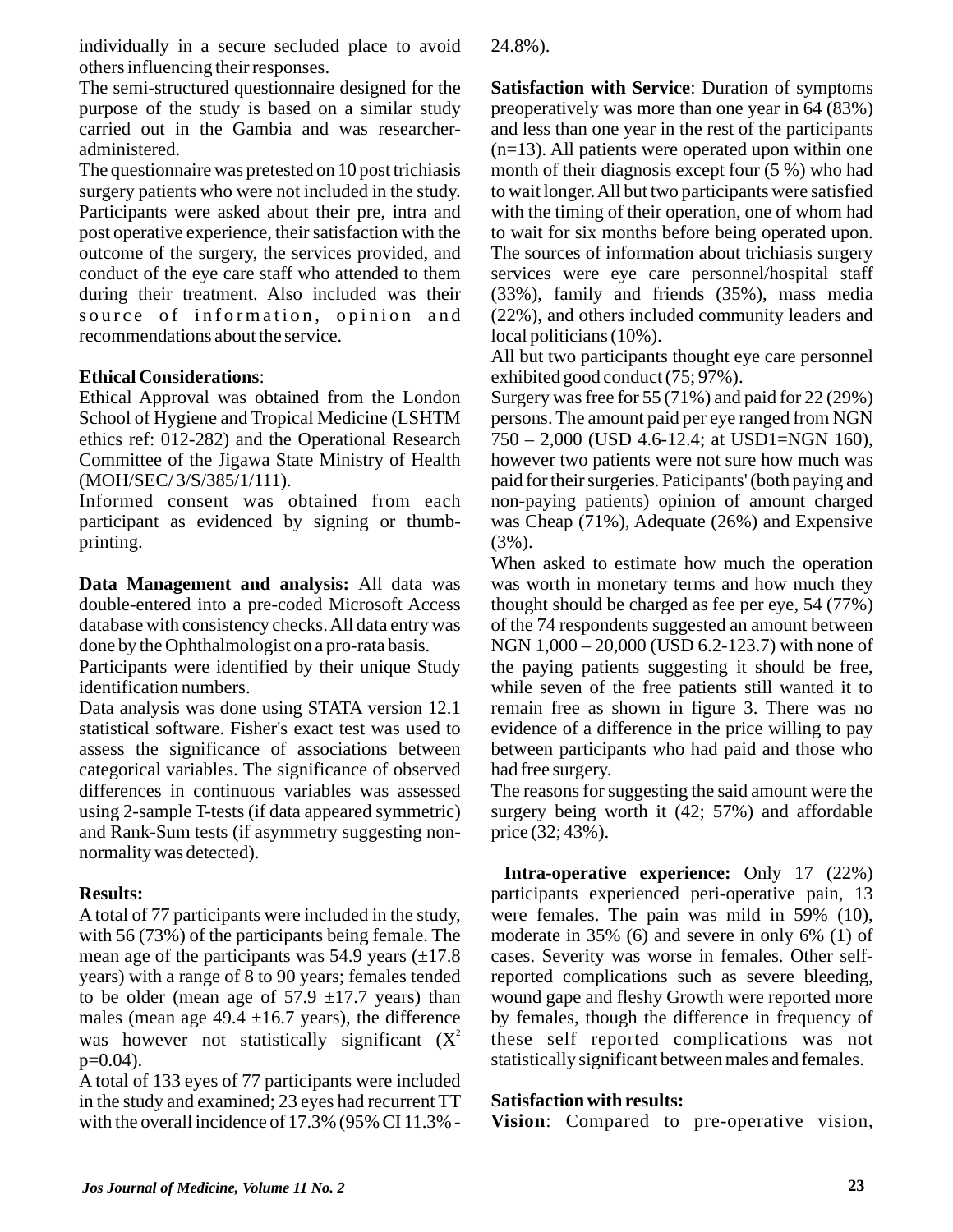postoperative vision was said to be better in 51 (66%) or same in 25 (33%) persons; two persons reported their vision was worse after surgery. This response was not affected by sex, the presence or absence of recurrent trichiasis Eyelid Contour Abnormality (ECA), Eyelid Closure Defect (ECD), or final post-operative visual acuity.

**Appearance**: Sixty four persons (83%) were happy, 12 (16%) were indifferent and only one (1%) person (a female) felt unhappy with their post operative appearance. This response was not affected by sex, presence or absence of recurrent trichiasis, Eyelid Contour Abnormality and Eyelid Closure Defects.

#### **Opinion of family and Friends about participant's appearance:** Was good in 64 (83%) and unknown in the rest of the participants.

**Expectation**: Expectations of surgery were met in 73 (95%) participants. Reasons expectation was not met were poor vision (two persons), expecting surgery in both eyes but only one was done (one person) and recurrence of symptoms (one person). The reasons patients felt expectations were met are shown in Figure 4.

Overall, 74 (96%) persons were of the opinion the surgery was helpful, two (3%) felt it was not helpful, while one person was indifferent. Only two persons were not willing to recommend the surgery because it was either painful or didn't help them, while 97% (75) were willing to recommend and 52% had already recommended the surgery to others.

**Other themes** that came out from the participants were the need to increase awareness/ publicity and the need to include cataract surgery at the same time with lid surgery.

# **Discussion:**

Although some studies have been done to assess the barriers to uptake of trichiasis surgery in northern Nigeria. This to our knowledge, represents the earliest record of assessment of satisfaction in those who have had trichiasis surgery in this region. The study participants were drawn from across the state where different surgeons performed surgery. The findings give an insight into the perception of patients about trichiasis surgery in Jigawa state, and possibly Northern Nigeria, which could be employed to improve service delivery.

**Patient Satisfaction:** Despite delay in presentation, most patients were happy to have been operated upon within one month of knowing they needed surgery. This may suggest that many patients are likely to be willing to have surgery as soon as a diagnosis is made and therefore more effort is needed to find and operate on those affected early, to prevent irreversible blindness from corneal opacity.

Barriers to uptake of trichiasis surgery are wellknown and have been extensively studied in different settings including northern Nigeria . It is a known fact that satisfied patients are an asset to the service as they can promote the service and encourage others to accept surgery. This study found a high level of satisfaction with the service in all sexes, among patients who had poor and good outcomes and also in all the surgical centres. This was evidenced by the fact that they were willing to recommend the service to others. Reasons for the high satisfaction included being happy with the results and the benefit being worth the expenditure. Most patients were willing to pay more in the future than the current charge; even those who had free surgery felt it was worth paying for. Similar levels of satisfaction with trichiasis surgery were found in another study. However, there were a few patients who still felt the surgery should be free, to enable the poor access it.

It is not surprising that irrespective of visual acuity changes and other outcomes, satisfaction with the results was still high. This is due to the fact that their expectations were met in terms of the relief of the hitherto distressing symptoms of tearing, pain and discomfort (photophobia, foreign body and pricking sensation and in one case constant excoriations around the eyes preventing application of cosmetics to the eye lids). The likely effect of these symptoms on quality of life, physical functioning, productivity and the attendant economic loss has been documented. The low rate of self-reported adverse events like severe peri-operative pain and severe bleeding could also account for the satisfaction levels encountered in this study. There is a possibility though that these positive responses might have been influenced by fear of being victimized in the future, since the local staff were part of the survey team.

As expected, the few patients whose expectations were not met were those who expected their vision to be improved significantly with lid surgery, who may not have fully understood the aim and possible outcome of the surgery; one participant actually had cataract as well as trichiasis. Others felt dissatisfied because they expected to have surgery in both eyes, but only one eye was operated upon. This is not an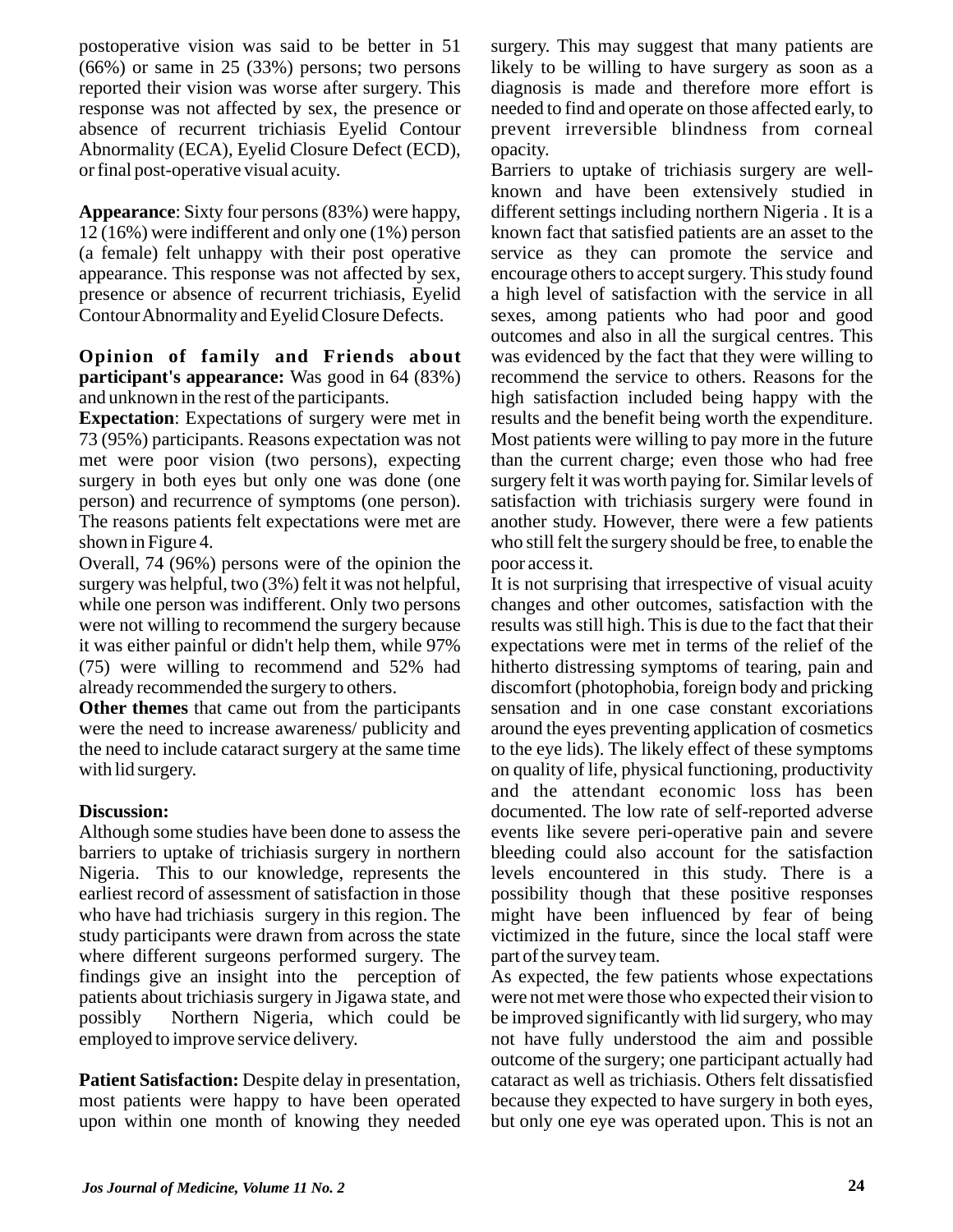uncommon practice as some surgeons prefer to epilate in cases where only a few lashes are involved. These findings re-emphasize the need for adequate counselling for all patients undergoing trichiasis surgery and indeed all kinds of surgery to enable patients have realistic expectations, improve uptake, compliance and patient satisfaction. It also lends credence to the need for good quality surgery for all cases of trichiasis as soon as it is detected. Mild cases may become severe with time increasing the risk of blindness, and the patient may not have the opportunity to come in contact with a surgeon before then. However, if the surgeon decides to epilate, a clear follow-up protocol should be put in place to ensure that the trichiasis is not allowed to worsen.

When asked for any other areas they felt were not addressed by the study, most of the patients suggested that more effort at increasing awareness should be made. They felt there were other patients in remote areas who had not heard about trichiasis surgery, this is despite the fact that the majority of the patients heard about the surgery from sources other than the hospital or eye care staff. This is understandable as these sources (mass media, community leaders, family and friends) were probably utilized mainly during the annual free surgical campaigns. Ideally this should not be the case, as eye care personnel are expected to make awareness creation and case-finding a routine and on-going activity.Also some of the satisfied patients could be trained as case-finders and motivators to increase awareness and uptake of surgery.

**Limitations:** The study is limited by the small number of participants and as such readers are asked to view non-statistically significant results cautiously as these may reflect a lack of power rather than no difference.

Inadequate and improper documentation and record keeping resulted in inclusion of patients who were either yet to be operated or were not even trichiasis patients in the surgeons' lists, making the estimation of loss to follow up difficult.

**Conclusion:** There was high level of satisfaction with the surgical services provided and with the results of surgery among participants.

We recommend that accurate and up to date records should be kept in all the centres to enable accurate identification, follow-up and auditing.

Efforts should be made to increase awareness about the surgical activities, and if possible motivated

beneficiaries could be recruited and engaged in this task, to improve acceptance and uptake of surgical services.

**Conflict of interest**: None of the authors also has any proprietary interests or conflict of interests related to this submission.

**Acknowledgement:** The project was sponsored by the British Council for Prevention of Blindness (BCPB) and the Commonwealth Scholarship Commission (CSC). We are grateful to the survey team and the Jigawa State eye care team.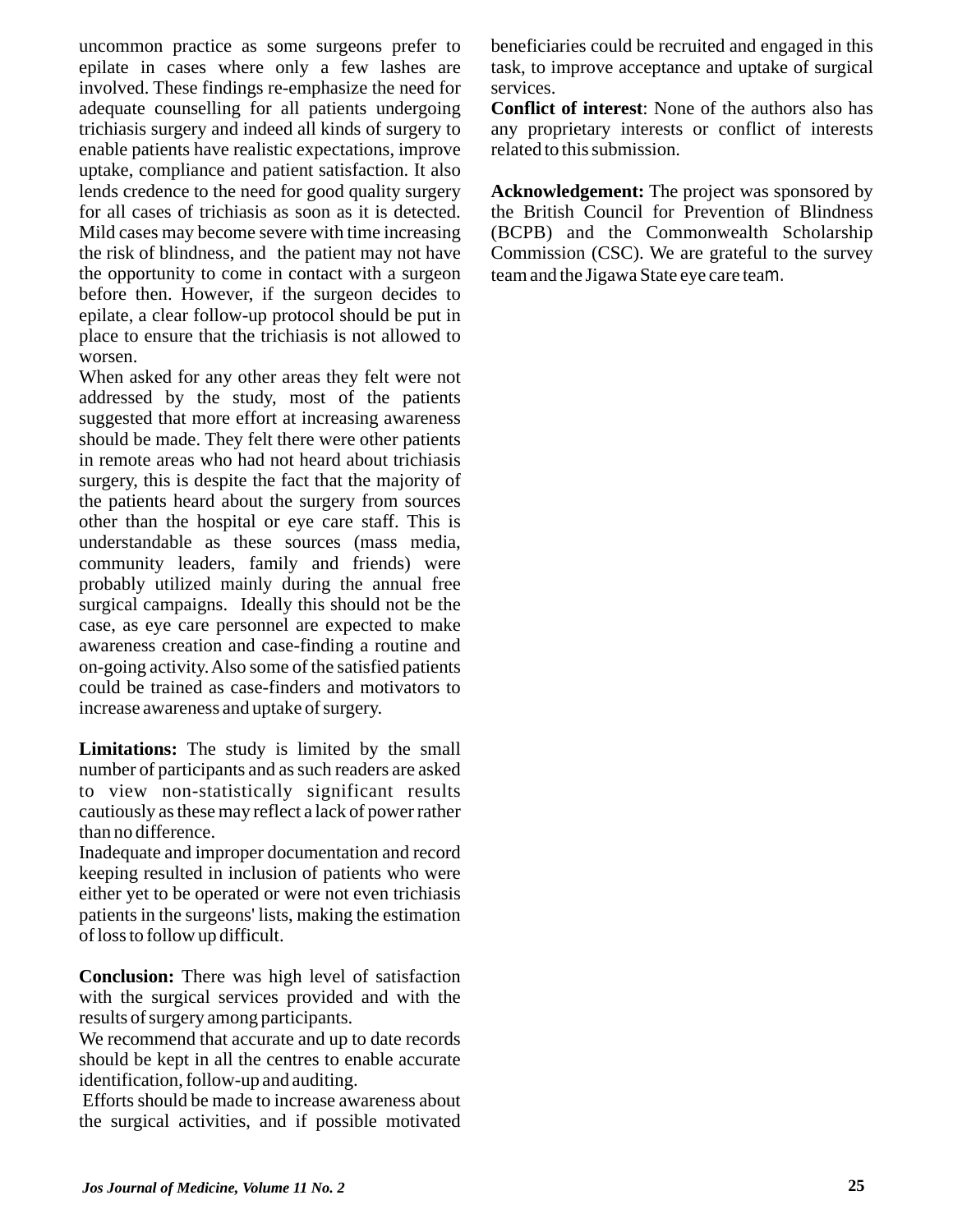

**Figure 1: Map of Jigawa State showing the 4 zones (study sites)**



**Figure 2: Flowchart showing the distribution of patients seen «TT= Trichiasis**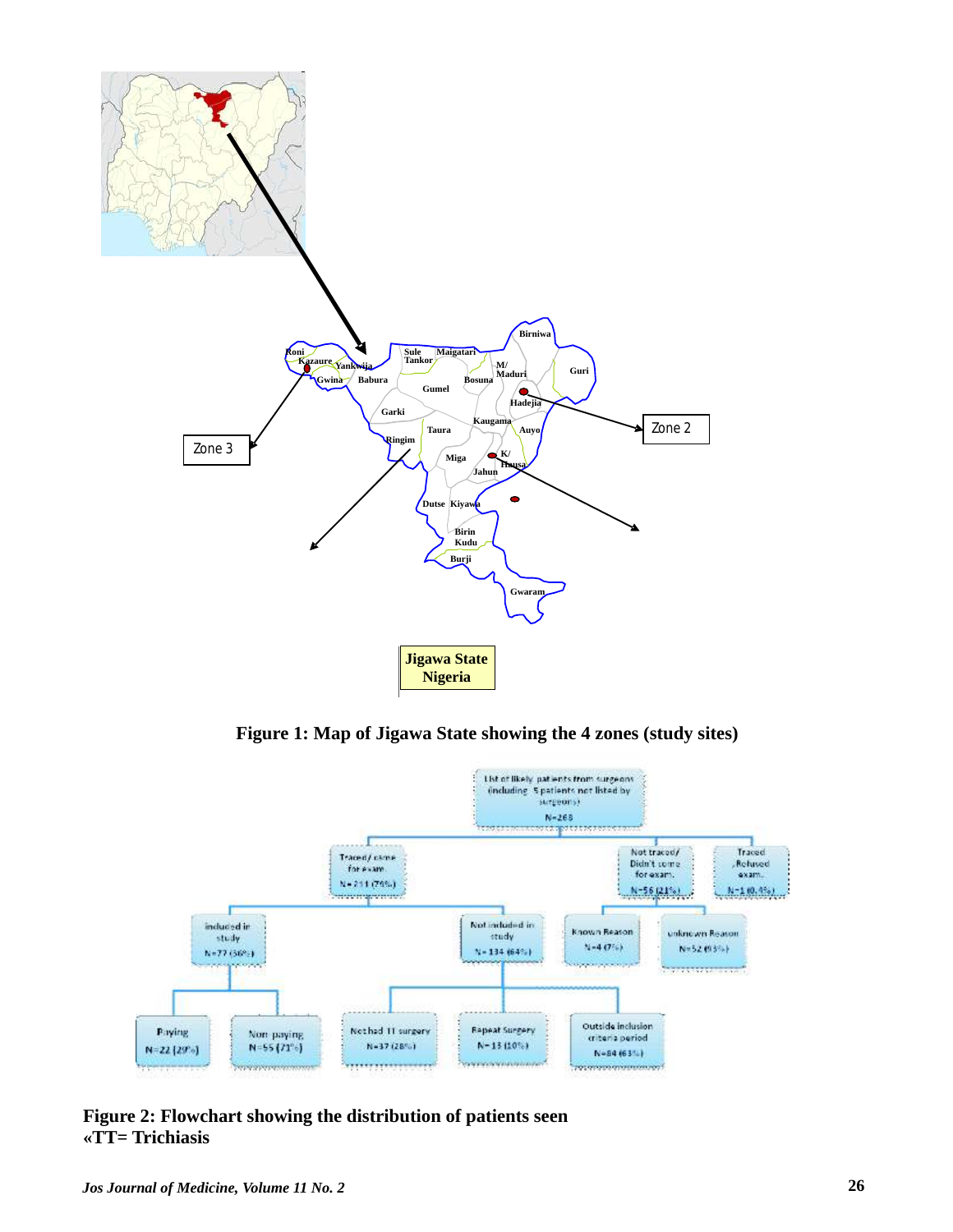

**Figure 3: Suggested amount to be charged for surgery per eye. «NGN= Nigerian Naira**



**Figure 4: Reason expectation was met**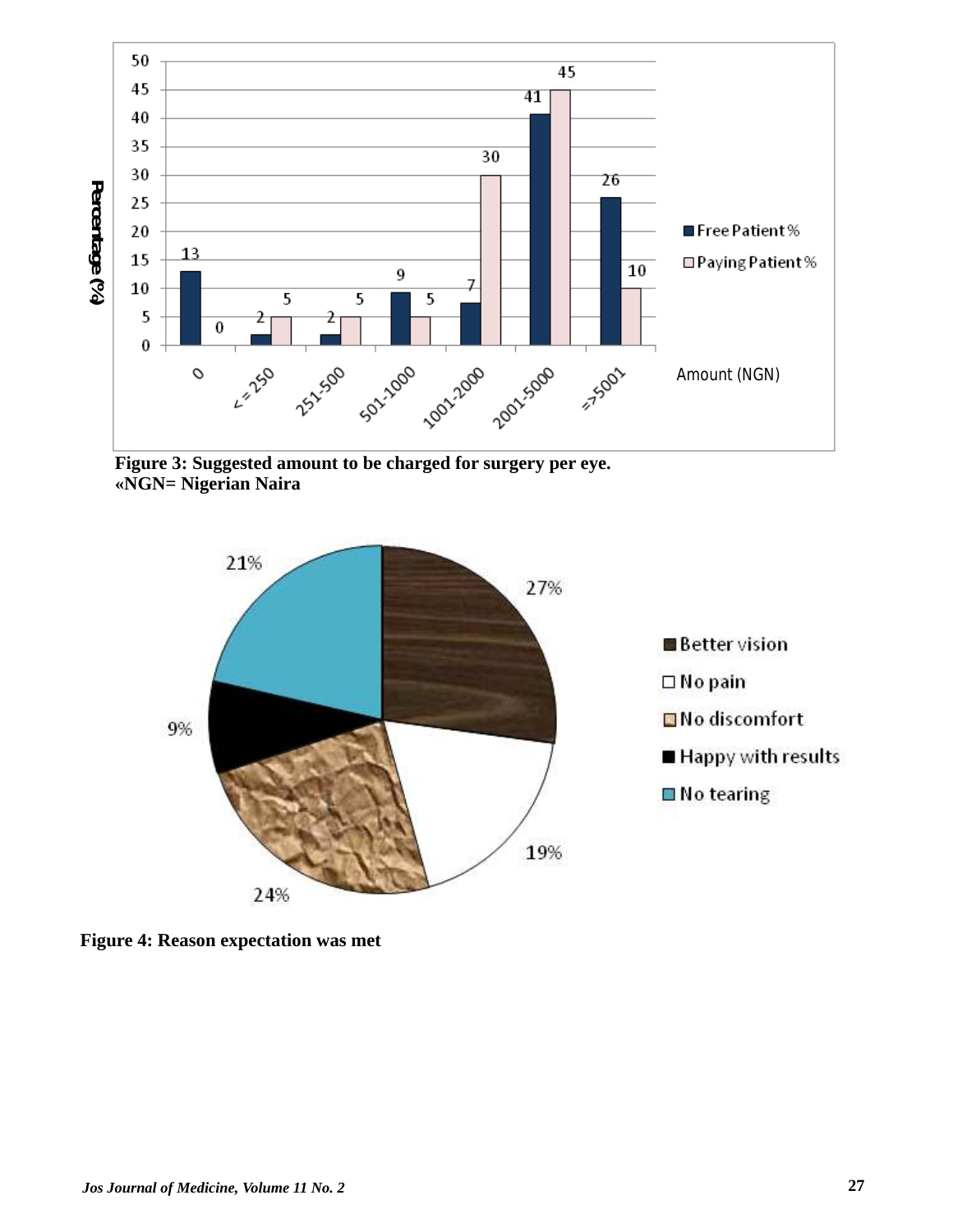#### **REFERENCES**

- 1. Resnikoff S, Pascolini D, Etya'ale D, Kocur I, Pararajasegaram R, Pokharel GP, et al. Global data on visual impairment in the year 2002. Bull World Health Organ. 2004;82(11):844-51.
- 2. Pascolini D, Mariotti SP. Global estimates of visual impairment: 2010. Br J Ophthalmol. 2012;96(5):614-8.
- 3. Mariotti SP, Pascolini D, Rose-Nussbaumer J. Trachoma: global magnitude of a preventable cause of blindness. Br J Ophthalmol. 2009;93(5):563-8.
- 4. Haddad D. Trachoma: the beginning of the end? Community Eye Health journal. 2012;25(77):18.
- 5. ICTC. The End in sight: 2020 INSight. In: 2011.
- 6. Frick KD, Hanson CL, Jacobson GA. Global burden of trachoma and economics of the disease. The American journal of tropical medicine and hygiene. 2003;69(5 suppl 1):1-10.
- 7. Buchan JC, Limburg H, Burton MJ. Quality assurance in trichiasis surgery: a methodology. Br J Ophthalmol. 2011;95(3):331-4.
- 8. Bowman RJ, Jatta B, Cham B, Bailey RL, Faal H, Myatt M, et al. Natural history of trachomatous scarring in The Gambia: results of a 12-year longitudinal follow-up. Ophthalmology. 2001;108(12):2219-24.
- 9. Solomon AW. Trachoma control: a guide for programme managers. WHO: Geneva. 2006.
- 10. Reacher M, Foster A, Huber J. Trichiasis surgery for trachoma-the bilamellar tarsal rotation procedure. Geneva: World Health Organization, 1993. WHO/PBL/93.29; 2011.
- 11. Bowman RJ, Soma OS, Alexander N, Milligan P, Rowley J, Faal H, et al. Should trichiasis surgery be offered in the village? A community randomised trial of village vs. health centre-based surgery. Trop Med Int Health. 2000;5(8):528-33.
- 12. Bowman RJ, Jatta B, Faal H, Bailey R, Foster A, Johnson GJ. Long-term follow-up of lid surgery for trichiasis in the Gambia: surgical success and patient perceptions. Eye (London, England). 2000;14(Pt 6):864- 8.
- 13. Rabiu MM, Abiose A. Magnitude of

trachoma and barriers to uptake of lid surgery in a rural community of northern Nigeria. Ophthalmic Epidemiol. 2001;8(2- 3):181-90.

- 14. Nagpal G, Dhaliwal U, Bhatia MS. Barriers to acceptance of intervention among patients with trachomatous trichiasis or entropion presenting to a teaching hospital. Ophthalmic Epidemiol. 2006;13(1):53-8.
- 15. Rajak SN, Habtamu E, Weiss HA, Bedri A, Zerihun M, Gebre T, et al. Why do people not attend for treatment for trachomatous trichiasis in Ethiopia? A study of barriers to surgery. PLoS Negl Trop Dis. 2012;6(8):e1766.
- 16. Ramyil A, Wade P, Ogoshi C, Goyol M, Adenuga O, Dami N, et al. Prevalence of Trachoma in Jigawa State, Northwestern Nigeria. Ophthalmic Epidemiol. 2015;22(3):184-9.
- 17. Ramyil A, Bascaran C, Bunce C, Alada J, Wade P, Mpyet C, et al. Outcome of trachoma lid surgeries in Jigawa state, Nigeria. Cogent Medicine. 2016;3(1):1233683.
- 18. Ramyil AV, Bascaran C, Bunce C, Wade P, Oyediji F, Mpyet C. An assessment of trichiasis surgery workforce in Jigawa State, Nigeria. Cogent Medicine. 2016;3:1259145.
- 19. Reacher MH, Munoz B, Alghassany A, Daar AS, Elbualy M, Taylor HR. Acontrolled trial of surgery for trachomatous trichiasis of the upper lid. Arch Ophthalmol. 1992;110(5):667-74.
- 20. Bowman RJ, Faal H, Jatta B, Myatt M, Foster A, Johnson GJ, et al. Longitudinal study of trachomatous trichiasis in The Gambia: barriers to acceptance of surgery. Invest Ophthalmol Vis Sci. 2002;43(4):936- 40.
- 21. Habte D, Gebre T, Zerihun M, Assefa Y. Determinants of uptake of surgical treatment for trachomatous trichiasis in North Ethiopia. Ophthalmic Epidemiol. 2008;15(5):328-33.
- 22. Mahande M, Tharaney M, Kirumbi E, Ngirawamungu E, Geneau R, Tapert L, et al. Uptake of trichiasis surgical services in Tanzania through two village-based approaches. Br J Ophthalmol. 2007;91(2):139-42.
- 23. Brilliant GE, Lepkowski JM, Zurita B, Thulasiraj R. Social determinants of